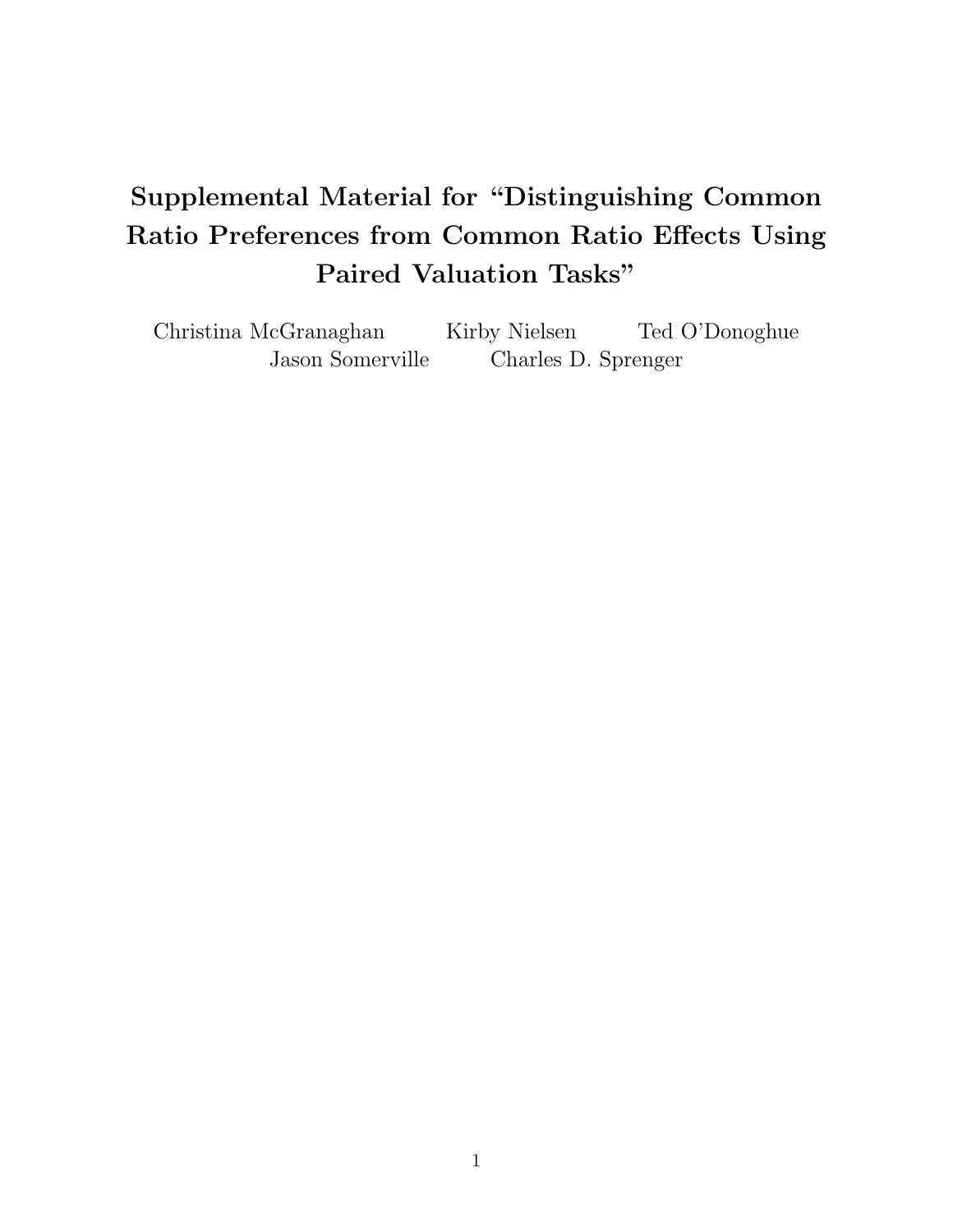## S Screenshots from the Online Experiment

### S.1 Screenshots from Stage 1: Valuation Tasks

### S.1.1 *m*-Valuation Tasks

#### Decision 6 of 40: Please complete the decision problem below.

Reminder: Please indicate which option you prefer on each row by clicking on the row where you would like to switch from choosing the option on the left to choosing the option on the right.

(Note that you cannot click on the submit button until you have selected an answer. In order to progress, your choices must "switch" from Option A to Option B, like shown below. You will have to click once on Option A and once on Option B, in the subsequent row, to proceed. You can also click Option A in all rows, or Option B in all rows.)

| <b>OPTION A:</b>                         |    | <b>OPTION B:</b>          |
|------------------------------------------|----|---------------------------|
| 80% CHANCE OF \$0,<br>20% CHANCE OF \$30 | OR | 100% CHANCE OF \$0        |
| 80% CHANCE OF \$0.<br>20% CHANCE OF \$30 | OR | <b>100% CHANCE OF \$1</b> |
| 80% CHANCE OF \$0.<br>20% CHANCE OF \$30 | 0R | <b>100% CHANCE OF \$2</b> |
| 80% CHANCE OF \$0.<br>20% CHANCE OF \$30 | OR | <b>100% CHANCE OF \$3</b> |
|                                          |    |                           |
| 80% CHANCE OF \$0.<br>20% CHANCE OF \$30 | OR | 100% CHANCE OF \$27       |
| 80% CHANCE OF \$0.<br>20% CHANCE OF \$30 | OR | 100% CHANCE OF \$28       |
| 80% CHANCE OF \$0.<br>20% CHANCE OF \$30 | OR | 100% CHANCE OF \$29       |
| 80% CHANCE OF \$0,<br>20% CHANCE OF \$30 | OR | 100% CHANCE OF \$30       |

Figure S.1: Example Price List for Stage 1 *AB m*-Valuation Task with  $p = 0.2$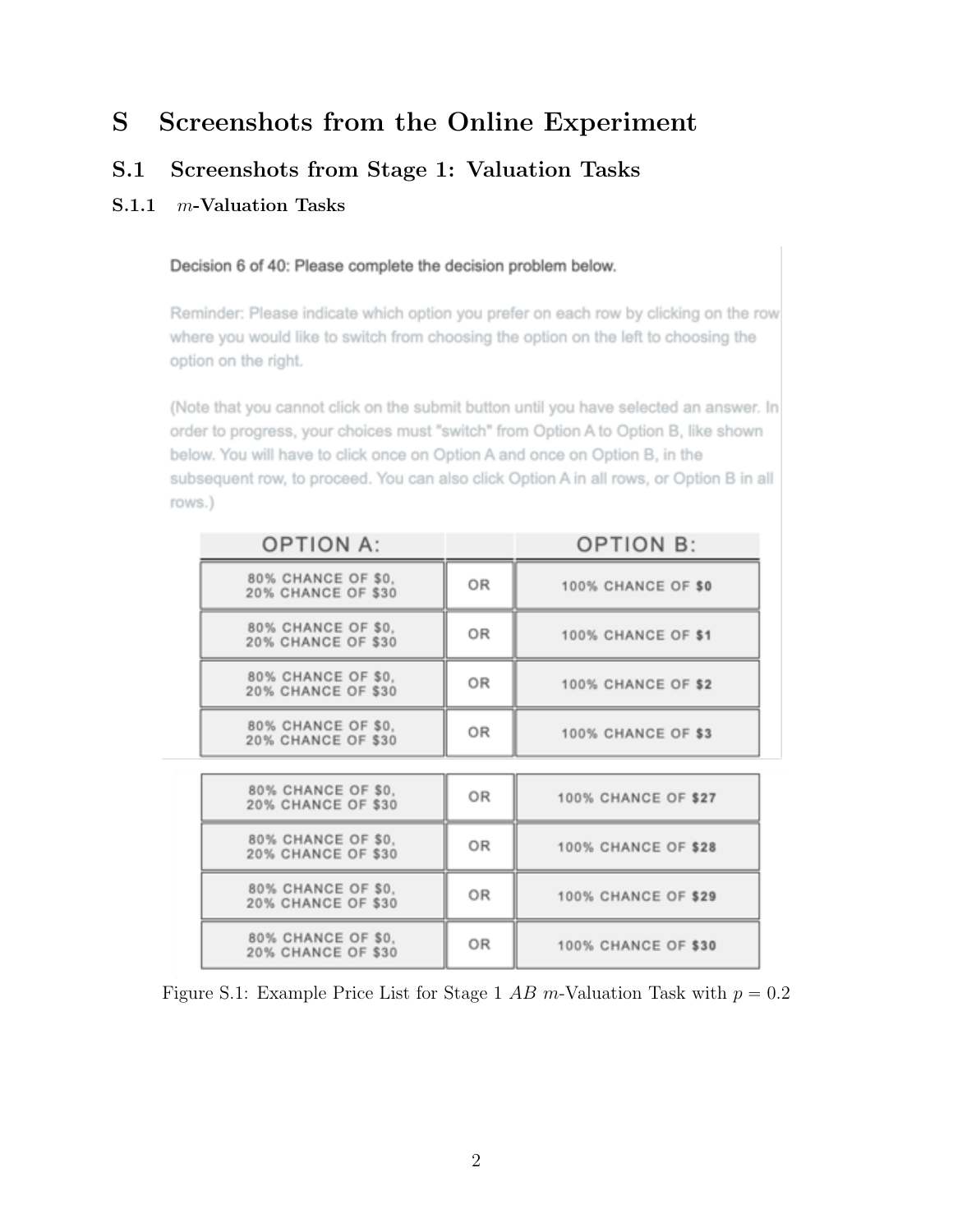| <b>OPTION A:</b>                                |    | <b>OPTION B:</b>           |  |  |
|-------------------------------------------------|----|----------------------------|--|--|
| 80% CHANCE OF \$0.<br><b>20% CHANCE OF \$30</b> | OR | 100% CHANCE OF \$0         |  |  |
| 80% CHANCE OF \$0.<br><b>20% CHANCE OF \$30</b> | OR | <b>100% CHANCE OF \$1</b>  |  |  |
| 80% CHANCE OF \$0.<br><b>20% CHANCE OF \$30</b> | OR | <b>100% CHANCE OF \$2</b>  |  |  |
| 80% CHANCE OF \$0.<br><b>20% CHANCE OF \$30</b> | OR | 100% CHANCE OF \$3         |  |  |
| 80% CHANCE OF \$0.<br><b>20% CHANCE OF \$30</b> | OR | <b>100% CHANCE OF \$4</b>  |  |  |
| 80% CHANCE OF \$0.<br><b>20% CHANCE OF \$30</b> | OR | <b>100% CHANCE OF \$5</b>  |  |  |
| 80% CHANCE OF \$0.<br>20% CHANCE OF \$30        | OR | 100% CHANCE OF \$6         |  |  |
| 80% CHANCE OF \$0.<br>20% CHANCE OF \$30        | OR | <b>100% CHANCE OF \$7</b>  |  |  |
| 80% CHANCE OF \$0.<br>20% CHANCE OF \$30        | OR | 100% CHANCE OF \$8         |  |  |
|                                                 |    |                            |  |  |
| 80% CHANCE OF \$0.<br>20% CHANCE OF \$30        | OR | <b>100% CHANCE OF \$28</b> |  |  |
| 80% CHANCE OF \$0.<br>20% CHANCE OF \$30        | OR | <b>100% CHANCE OF \$29</b> |  |  |
| 80% CHANCE OF \$0.<br>20% CHANCE OF \$30        | OR | <b>100% CHANCE OF \$30</b> |  |  |
|                                                 |    |                            |  |  |

 $\gg$ 

Figure S.2: Example Price List for Stage 1 *AB m*-Valuation Task with  $p = 0.2$  (with example completion)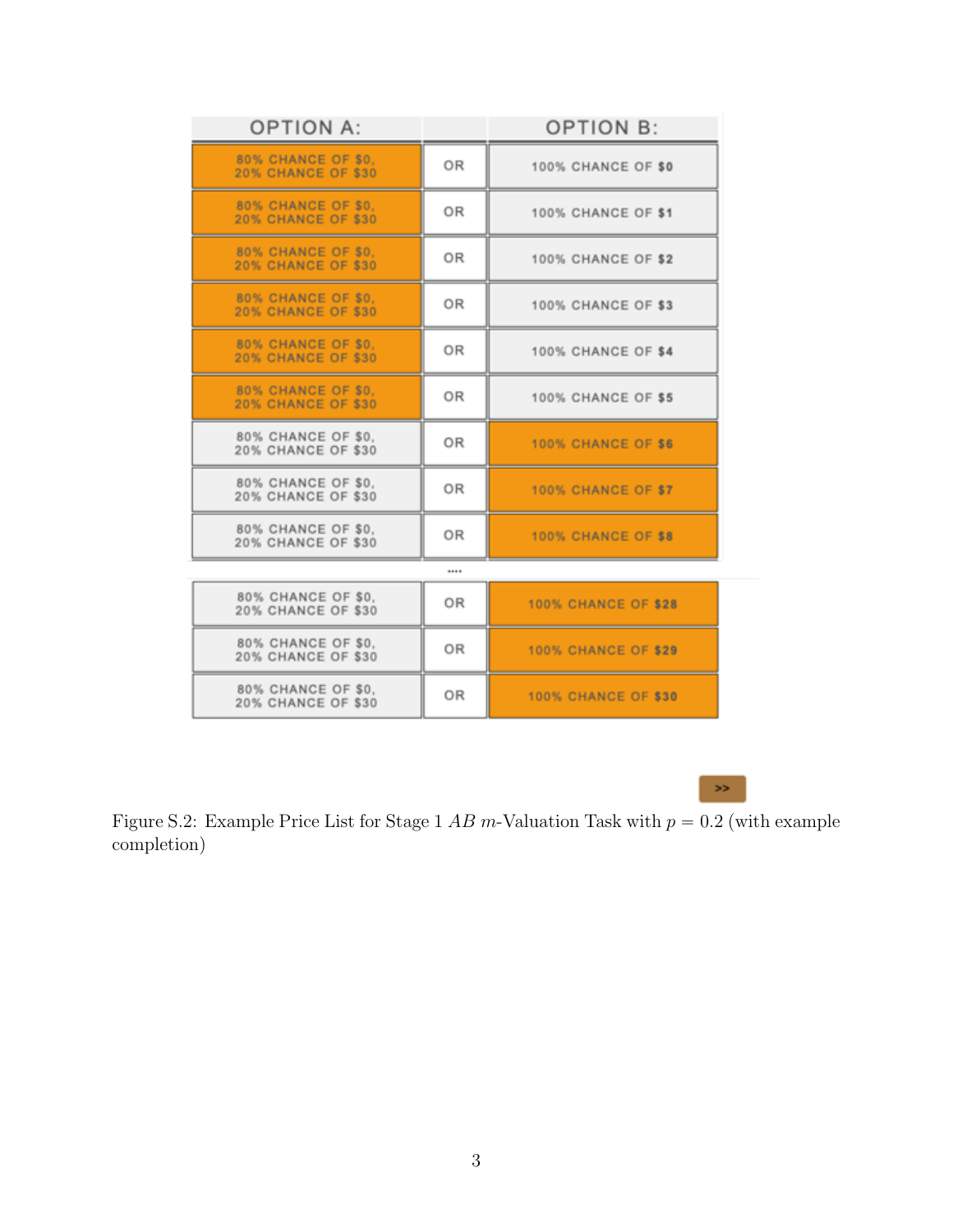| <b>OPTION A:</b>                                |    | <b>OPTION B:</b>                              |
|-------------------------------------------------|----|-----------------------------------------------|
| 88% CHANCE OF \$0.<br><b>12% CHANCE OF \$30</b> | OR | 40% CHANCE OF \$0<br>60% CHANCE OF \$0        |
| 88% CHANCE OF \$0,<br><b>12% CHANCE OF \$30</b> | OR | 40% CHANCE OF \$0<br><b>60% CHANCE OF \$1</b> |
| 88% CHANCE OF \$0,<br><b>12% CHANCE OF \$30</b> | 0R | 40% CHANCE OF \$0<br>60% CHANCE OF \$2        |
| 88% CHANCE OF \$0.<br><b>12% CHANCE OF \$30</b> | OR | 40% CHANCE OF \$0<br>60% CHANCE OF \$3        |
| 88% CHANCE OF \$0,<br><b>12% CHANCE OF \$30</b> | OR | 40% CHANCE OF \$0<br>60% CHANCE OF \$4        |
|                                                 |    |                                               |
| 88% CHANCE OF \$0.<br><b>12% CHANCE OF \$30</b> | OR | 40% CHANCE OF \$0<br>60% CHANCE OF \$27       |
| 88% CHANCE OF \$0.<br><b>12% CHANCE OF \$30</b> | OR | 40% CHANCE OF \$0<br>60% CHANCE OF \$28       |
| 88% CHANCE OF \$0.<br><b>12% CHANCE OF \$30</b> | OR | 40% CHANCE OF \$0<br>60% CHANCE OF \$29       |
| 88% CHANCE OF \$0.<br><b>12% CHANCE OF \$30</b> | OR | 40% CHANCE OF \$0<br>60% CHANCE OF \$30       |

Figure S.3: Example Price List for Stage 1 *CD* m-Valuation Task with  $p = 0.2$  and  $r = 0.6$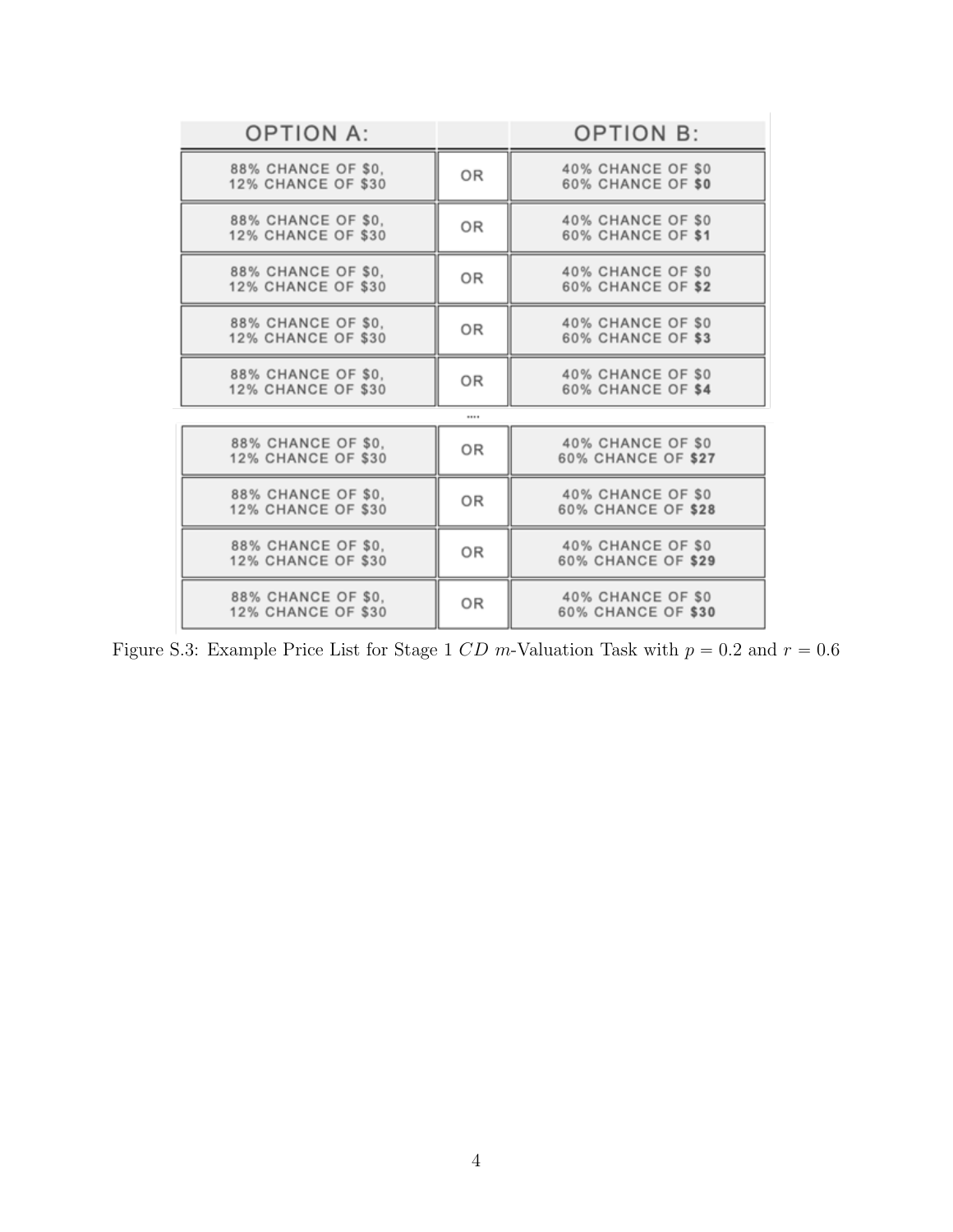### S.1.2 *h*-Valuation Tasks

| <b>OPTION A:</b>          |    | <b>OPTION B:</b>                                |
|---------------------------|----|-------------------------------------------------|
| 100% CHANCE OF \$6        | 0R | 80% CHANCE OF \$0.<br>20% CHANCE OF \$6         |
| 100% CHANCE OF \$6        | OR | 80% CHANCE OF \$0.<br><b>20% CHANCE OF \$7</b>  |
| 100% CHANCE OF \$6        | 0R | 80% CHANCE OF \$0,<br>20% CHANCE OF \$8         |
| 100% CHANCE OF \$6        | OR | 80% CHANCE OF \$0.<br>20% CHANCE OF \$9         |
|                           |    |                                                 |
| 100% CHANCE OF \$6        | OR | 80% CHANCE OF \$0.<br>20% CHANCE OF \$33        |
| <b>100% CHANCE OF \$6</b> | OR | 80% CHANCE OF \$0.<br><b>20% CHANCE OF \$34</b> |
| 100% CHANCE OF \$6        | OR | 80% CHANCE OF \$0.<br>20% CHANCE OF \$35        |
| <b>100% CHANCE OF \$6</b> | OR | 80% CHANCE OF \$0,<br><b>20% CHANCE OF \$36</b> |

Figure S.4: Example Price List for Stage 1  $AB$  h-Valuation Task with  $p = 0.2$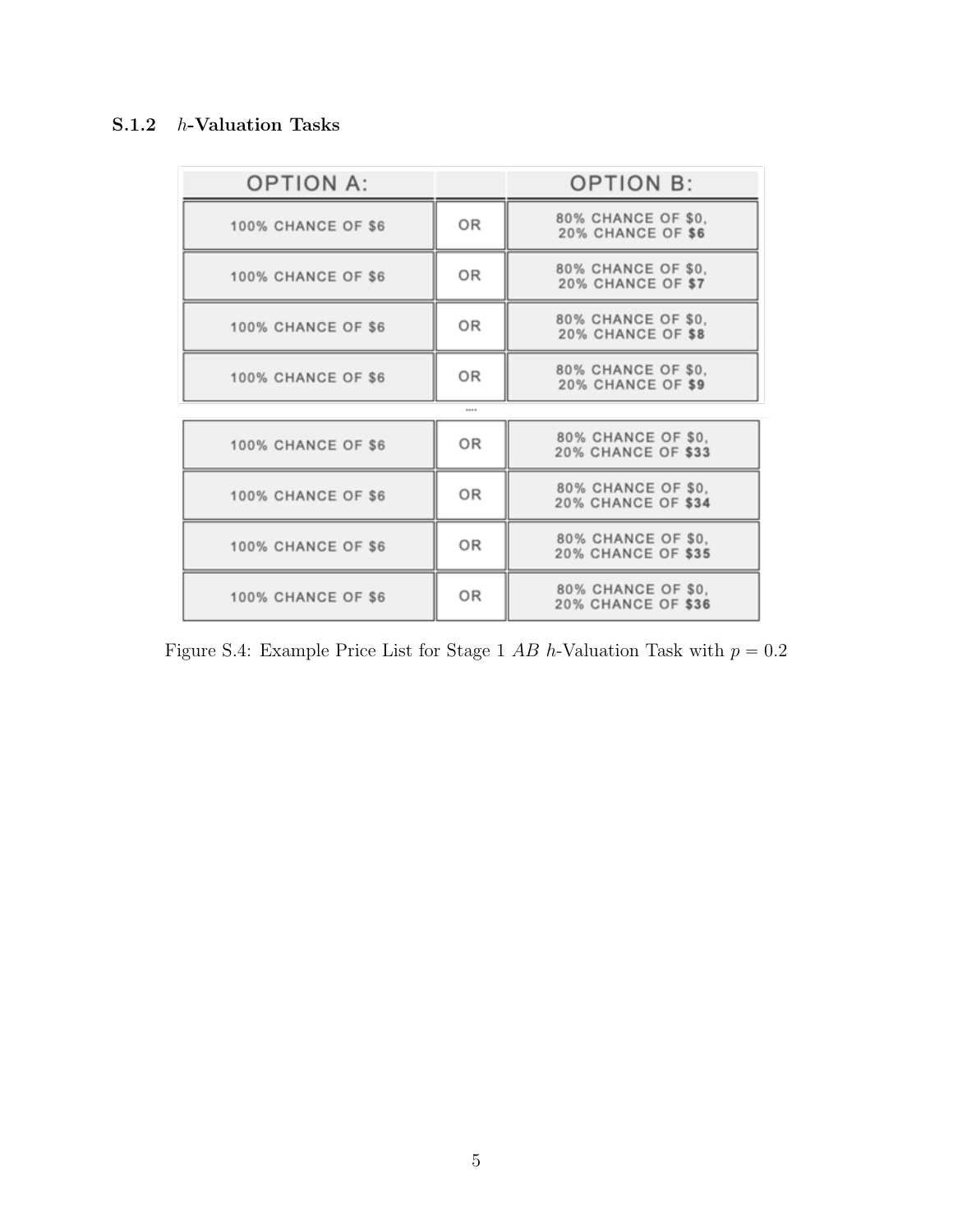| <b>OPTION A:</b>                       |    | <b>OPTION B:</b>                                |
|----------------------------------------|----|-------------------------------------------------|
| 40% CHANCE OF \$0<br>60% CHANCE OF \$6 | OR | 88% CHANCE OF \$0.<br>12% CHANCE OF \$6         |
| 40% CHANCE OF \$0<br>60% CHANCE OF \$6 | OR | 88% CHANCE OF \$0.<br>12% CHANCE OF \$7         |
| 40% CHANCE OF \$0<br>60% CHANCE OF \$6 | OR | 88% CHANCE OF \$0,<br>12% CHANCE OF \$8         |
| 40% CHANCE OF \$0<br>60% CHANCE OF \$6 | OR | 88% CHANCE OF \$0.<br>12% CHANCE OF \$9         |
|                                        |    |                                                 |
| 40% CHANCE OF \$0<br>60% CHANCE OF \$6 | OR | 88% CHANCE OF \$0,<br>12% CHANCE OF \$33        |
| 40% CHANCE OF \$0<br>60% CHANCE OF \$6 | OR | 88% CHANCE OF \$0,<br>12% CHANCE OF \$34        |
| 40% CHANCE OF \$0<br>60% CHANCE OF \$6 | OR | 88% CHANCE OF \$0,<br><b>12% CHANCE OF \$35</b> |
| 40% CHANCE OF \$0<br>60% CHANCE OF \$6 | OR | 88% CHANCE OF \$0,<br><b>12% CHANCE OF \$36</b> |

Figure S.5: Example Price List for Stage 1 *CD* h-Valuation Task with  $p = 0.2$  and  $r = 0.6$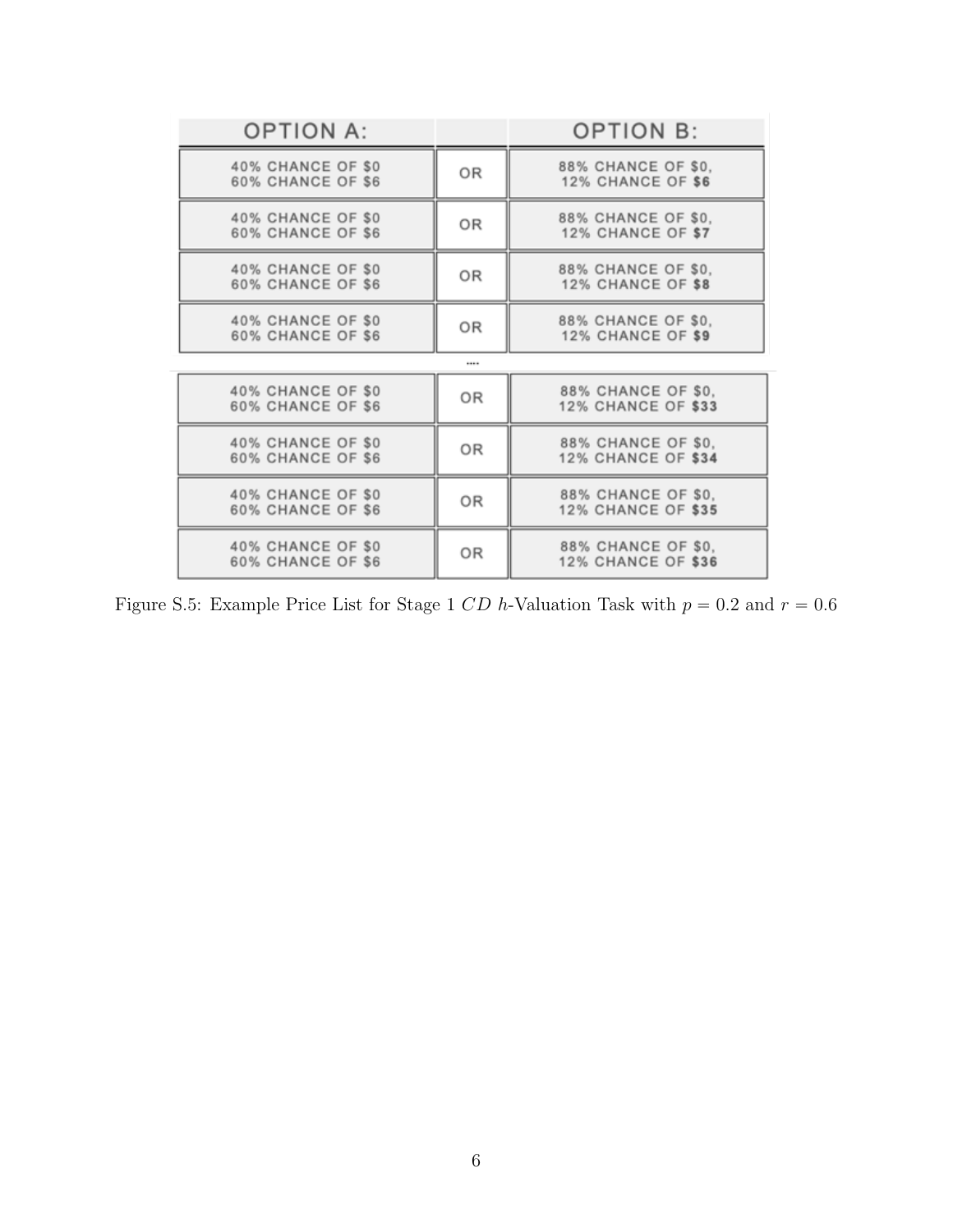### S.2 Screenshots from Stage 2: Binary-Choice Tasks

#### S.2.1 *m*-Choice Tasks

Decision 36 of 40: Please choose your preferred option.

| Option A           | Option B           |
|--------------------|--------------------|
| 80% chance of \$0  | 100% chance of \$4 |
| 20% chance of \$30 |                    |
|                    |                    |

Figure S.6: Example Stage 2 Binary  $AB(M)$  Choice Task with  $p = 0.2$  and  $M = $4$ 

Decision 33 of 40: Please choose your preferred option.



 $\geq$ 

×

Figure S.7: Example Stage 2 Binary  $CD(M)$  Choice Task with  $p = 0.2, r = 0.6$ , and  $M = $4$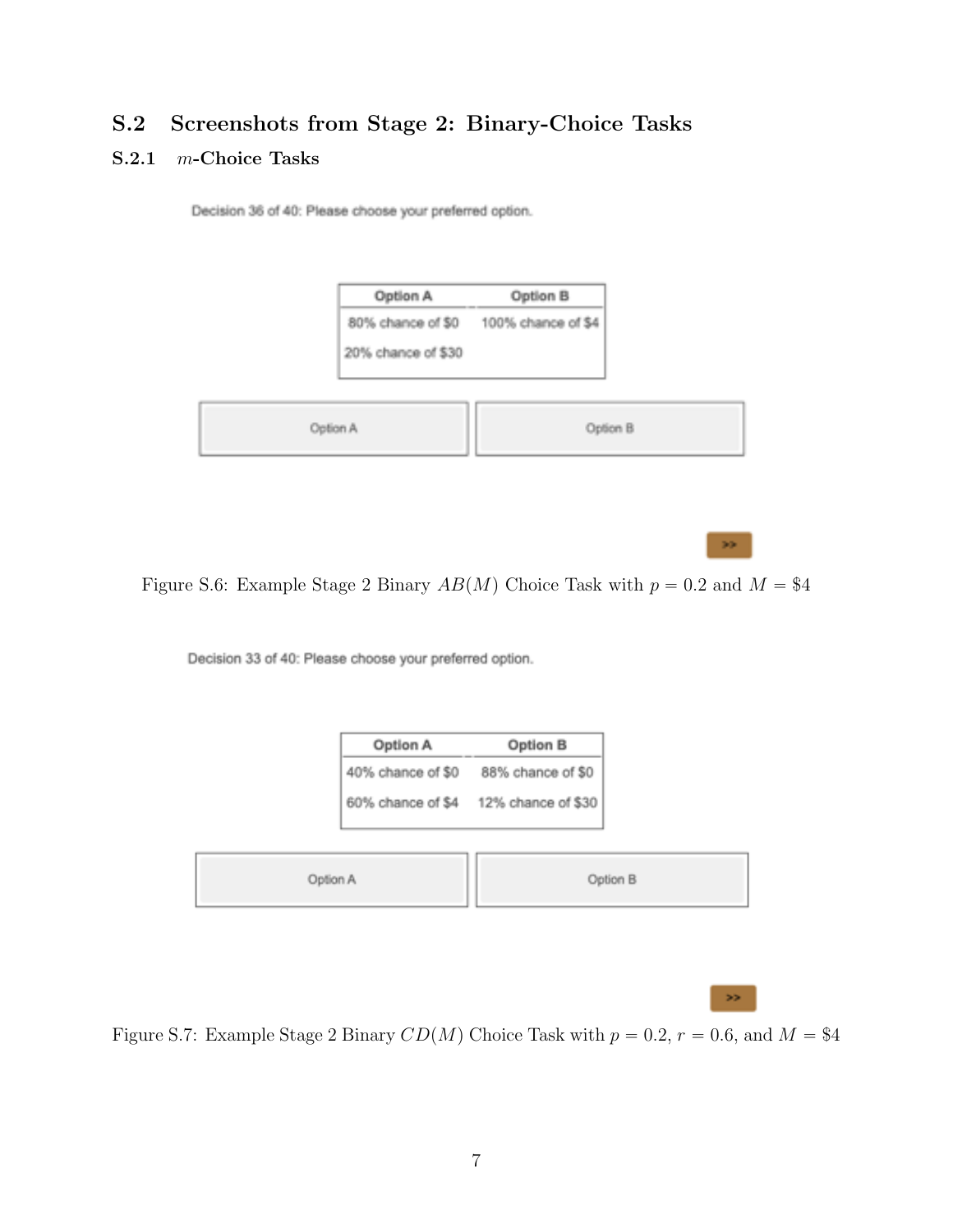#### S.2.2 *h*-Choice Tasks

Decision 28 of 40: Please choose your preferred option.

| Option A           | Option B           |  |
|--------------------|--------------------|--|
| 100% chance of \$6 | 80% chance of \$0  |  |
|                    | 20% chance of \$20 |  |
| Option A           | Option B           |  |

Figure S.8: Example Stage 2 Binary  $AB(H)$  Choice Task with  $p = 0.2$  and  $H = $20$ 

Decision 28 of 40: Please choose your preferred option.



Figure S.9: Example Stage 2 Binary  $AB(H)$  Choice Task with  $p = 0.2$ ,  $r = 0.6$ , and  $H = $20$ (with example completion)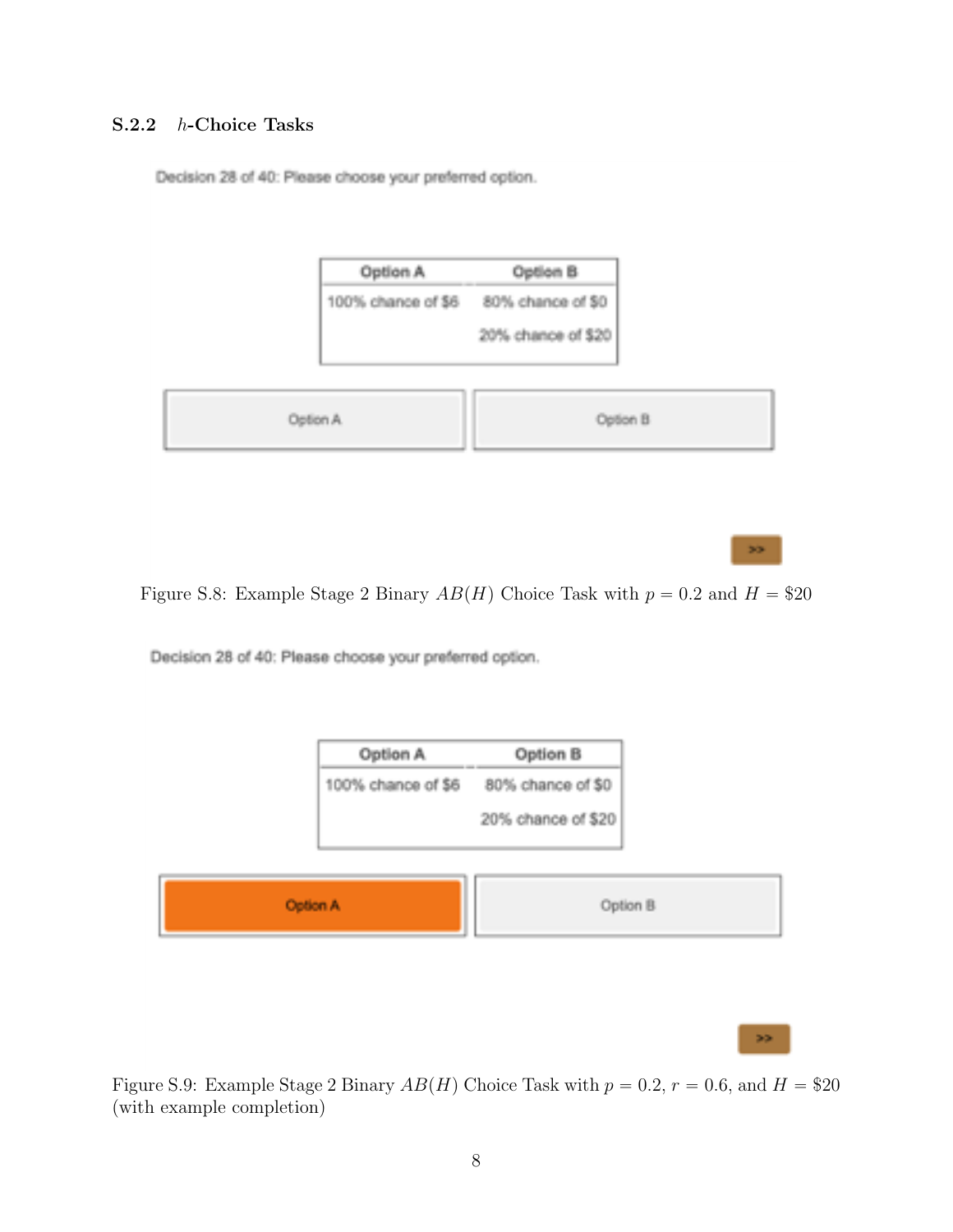Decision 29 of 40: Please choose your preferred option.

| Option A          | Option B           |
|-------------------|--------------------|
| 40% chance of \$0 | 88% chance of \$0  |
| 60% chance of \$6 | 12% chance of \$20 |

| Option B<br>Option A |  |
|----------------------|--|
|----------------------|--|

 $\gg$ 

Figure S.10: Example Stage 2 Binary  $CD(H)$  Choice Task with  $p = 0.2$ ,  $r = 0.6$ , and  $H = \$20$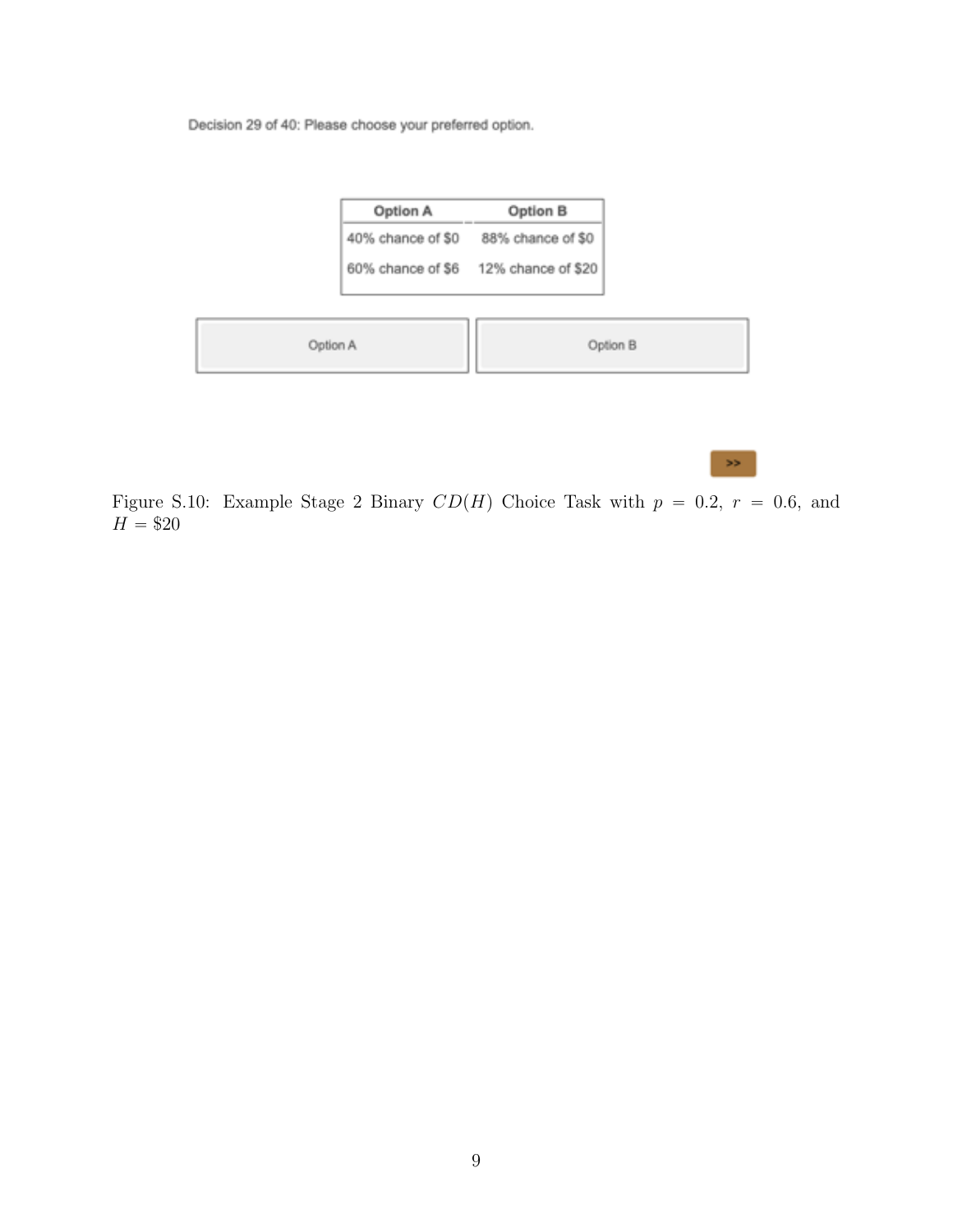### S.3 Screenshots from Comprehension Checks and Visual Puzzle Task

Quiz Question #1:

Imagine a person who values the lottery shown in Option A below at exactly \$24.50. That is, he would rather have the lottery than any sure amount less than \$24.50, but would rather have the sure amount for any amount greater than \$24.50.

How would this person fill out the list below?

| <b>OPTION A:</b>                                |      | <b>OPTION B:</b>          |
|-------------------------------------------------|------|---------------------------|
| 25% CHANCE OF \$0.<br><b>75% CHANCE OF \$30</b> | OR   | <b>100% CHANCE OF \$0</b> |
| 25% CHANCE OF \$0.<br><b>75% CHANCE OF \$30</b> | OR   | <b>100% CHANCE OF \$1</b> |
| 25% CHANCE OF \$0.<br><b>75% CHANCE OF \$30</b> | OR   | <b>100% CHANCE OF \$2</b> |
|                                                 | **** |                           |

| 25% CHANCE OF \$0.<br><b>75% CHANCE OF \$30</b> | OR | 100% CHANCE OF \$28 |
|-------------------------------------------------|----|---------------------|
| 25% CHANCE OF \$0.<br><b>75% CHANCE OF \$30</b> | OR | 100% CHANCE OF \$29 |
| 25% CHANCE OF \$0.<br><b>75% CHANCE OF \$30</b> | OR | 100% CHANCE OF \$30 |

Figure S.11: Incentivized Comprehension Check 1: Multiple Price List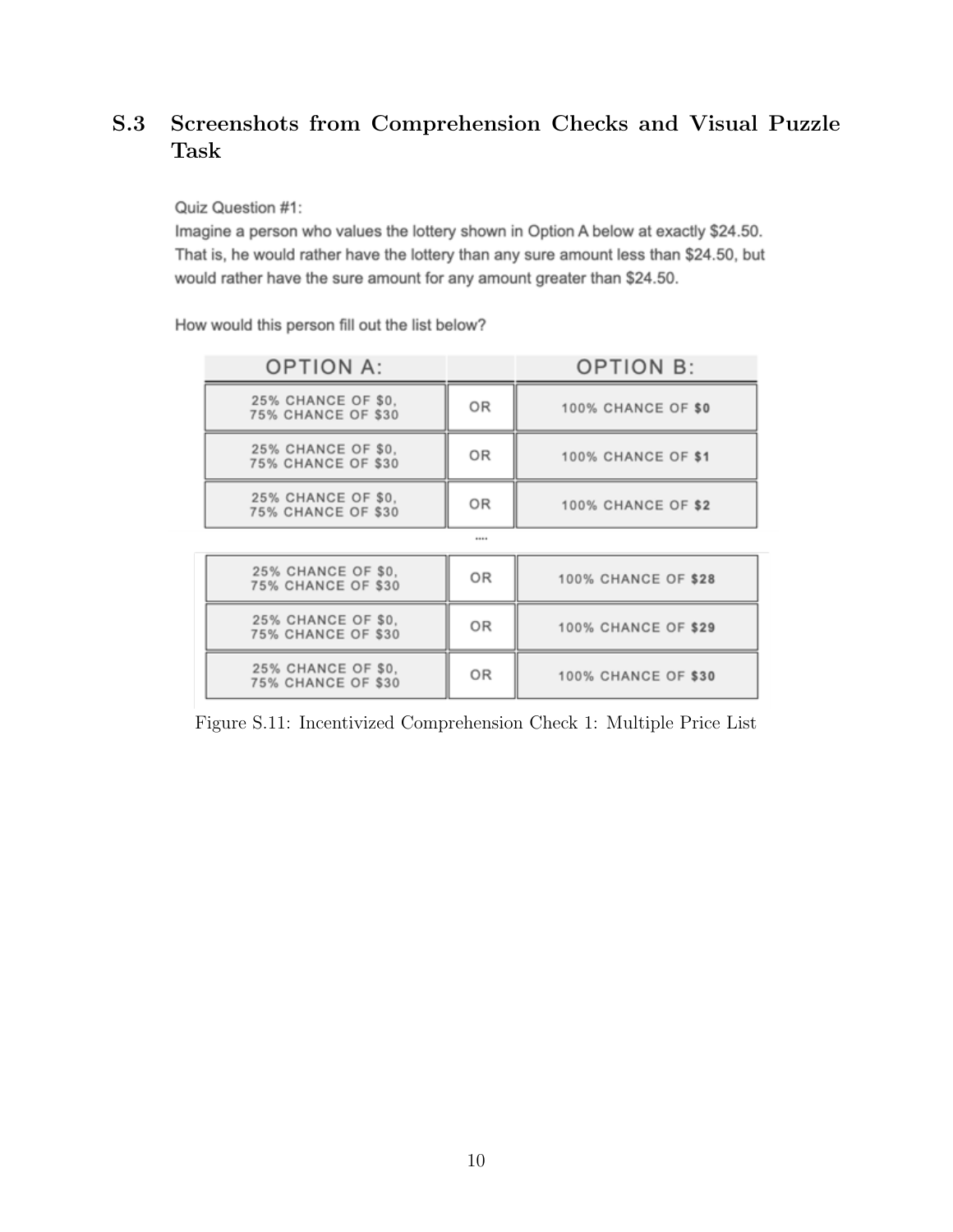Quiz Question #2:

Imagine a person who filled out the list like shown below.

| 60% CHANCE OF \$0.<br>40% CHANCE OF \$30 | OR | 50% CHANCE OF \$0<br>50% CHANCE OF \$10               |  |
|------------------------------------------|----|-------------------------------------------------------|--|
| 60% CHANCE OF \$0.<br>40% CHANCE OF \$30 | OR | 50% CHANCE OF \$0<br>50% CHANCE OF \$11               |  |
| 60% CHANCE OF \$0.<br>40% CHANCE OF \$30 | OR | 50% CHANCE OF \$0<br>50% CHANCE OF \$12               |  |
| 60% CHANCE OF \$0.<br>40% CHANCE OF \$30 | 0R | 50% CHANCE OF \$0<br>50% CHANCE OF \$13               |  |
| 60% CHANCE OF \$0.<br>40% CHANCE OF \$30 | OR | 50% CHANCE OF \$0<br>50% CHANCE OF \$14               |  |
| 60% CHANCE OF \$0.<br>40% CHANCE OF \$30 | OR | 50% CHANCE OF \$0<br>50% CHANCE OF \$15               |  |
| 60% CHANCE OF \$0.<br>40% CHANCE OF \$30 | OR | <b>50% CHANCE OF \$0</b><br><b>50% CHANCE OF \$16</b> |  |
| 1.1.1.1                                  |    |                                                       |  |

| 60% CHANCE OF \$0.<br>40% CHANCE OF \$30 | ΟR | 50% CHANCE OF \$0<br>50% CHANCE OF \$23 |
|------------------------------------------|----|-----------------------------------------|
| ARAI AIISSIAF AF AR                      |    | FAR AILLIAM AF AA                       |

Given these responses in the list, what would this person choose in the single decision below?

| 50% chance of \$0  | 60% chance of \$0  |
|--------------------|--------------------|
| 50% chance of \$27 | 40% chance of \$30 |

Figure S.12: Incentivized Comprehension Check 2: Binary-Choice Task